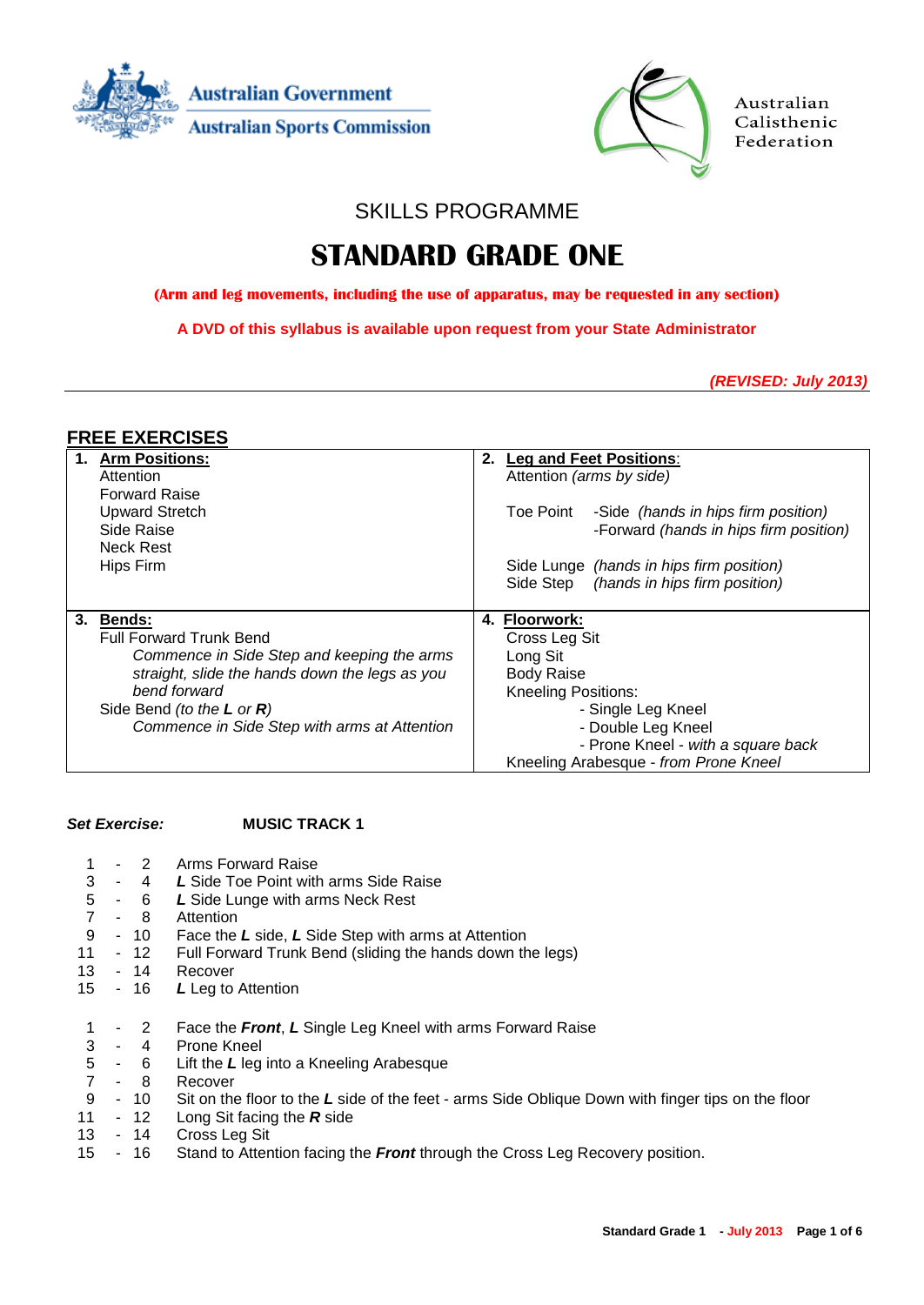# 1. **Under Grip:**

Side Raise Twist Forward Raise Twist Side Raise Twist with Curve Overhead Vertical Twist

#### *Set Exercise:* **MUSIC TRACK 2**

- 1 2 *L* Side Raise Twist 3 - 4 Attention
- 5 6 *L* Side Lunge, *L S*ide Raise Twist with *R* Curve Overhead
- 7 8 Attention
- 9 16 Repeat counts 1 through 8 to the opposite side
- 1 2 *L* Forward Toe Point with *L F*orward Raise Twist
- 3 4 Feet to Attention with Rod Forward Raise<br>5 6 **R** Forward Toe Point with **R** Forward Rais
- 5 6 *R* Forward Toe Point with *R F*orward Raise Twist
- 7 8 Attention<br>9 10 *L* Side St
- 9 10 *L S*ide Step, Twist *L* hand to *V*ertical Twist
- 11 12 Twist *R* hand to Vertical Twist
- 13 14 *L S*ide Toe Point with Rod in Upward Stretch
- 15 16 *L* foot and rod to Attention.

# **CLUB SWINGING**

| $\overline{1}$ .<br>Inward:<br><b>Full Circle</b><br><b>Head Swing</b><br><b>Back Swing</b><br>Side Raise Swing               | 2.<br>Outward:<br><b>Full Circle</b><br><b>Head Swing</b><br><b>Back Swing</b><br>Side Raise Swing<br>Double Fold at Side Raise                                                                                                                     |
|-------------------------------------------------------------------------------------------------------------------------------|-----------------------------------------------------------------------------------------------------------------------------------------------------------------------------------------------------------------------------------------------------|
| 3. Parallel: (L& R directions)<br><b>Full Circle</b><br><b>Head Swing</b><br><b>Back Swing</b><br><b>Overhead Wrist Swing</b> | <b>Parallel:</b> facing the <b>Forward</b> side<br>4.<br><b>Forward Raise Swing</b><br>Full Circles - Alternating with Forward Raise Swings<br>Body Swing to the Front<br><b>Body Cross</b><br>Double Fold<br>5. Parallel: facing the Backward side |
|                                                                                                                               | <b>Forward Raise Swing</b>                                                                                                                                                                                                                          |
| 6. Side Windmill: (L& R directions)<br><b>Full Circle</b><br><b>Head Swing</b>                                                | <b>Side Windmill:</b> facing the Forward side<br>7.<br><b>Forward Raise Swing</b><br><b>Full Circles</b>                                                                                                                                            |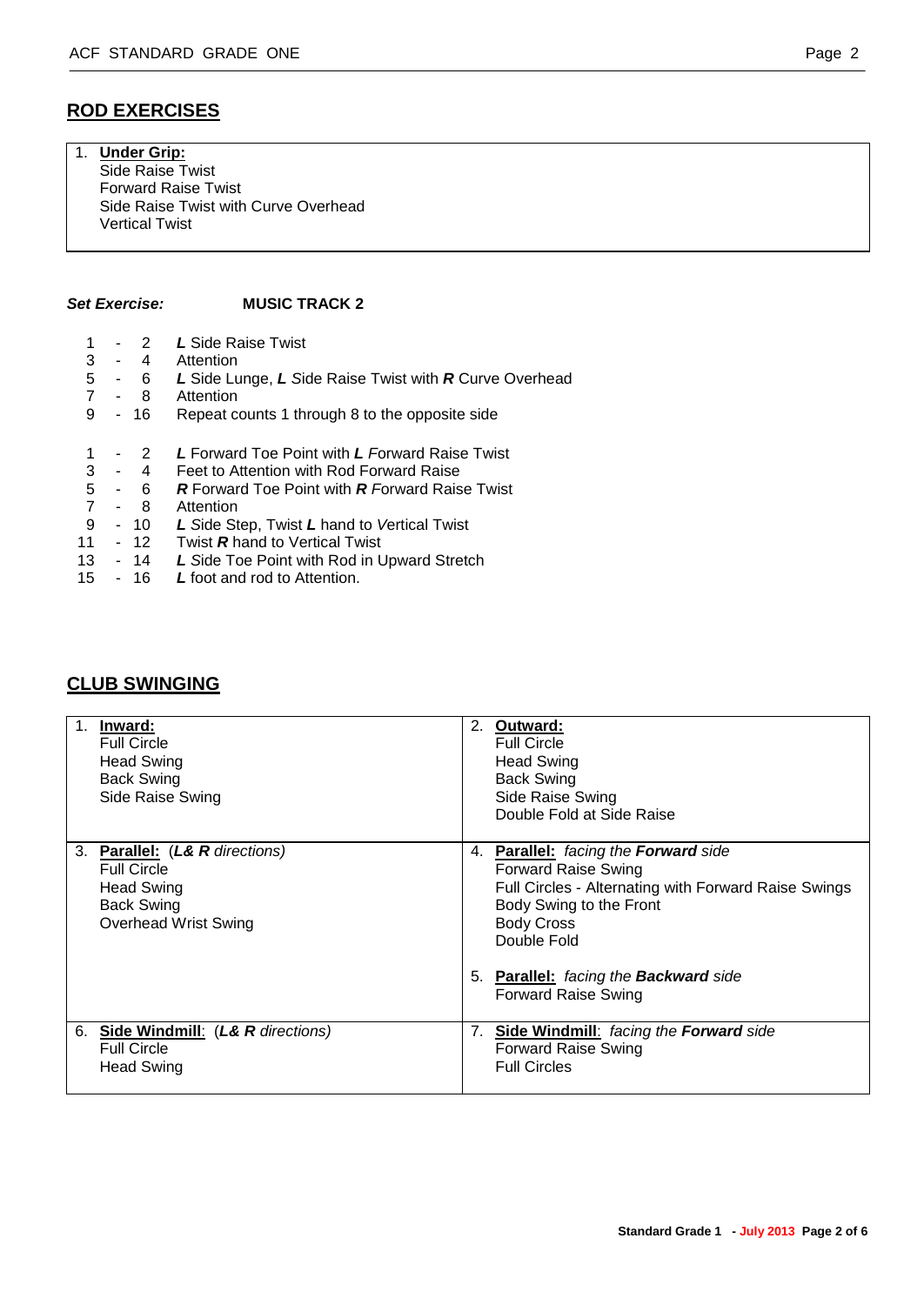# **CLUB SWINGING (cont'd)**

#### *Set Exercises:* **MUSIC TRACK 3**

*On the 4 bar introduction -*

- *1 - 2 Wait standing at Attention with the clubs along the arms*
- *3 - 4 Side Step to the L and swing the clubs Inward to Upward Stretch*

Inward:

|    |   |   | <b>Full Circle</b>                          |
|----|---|---|---------------------------------------------|
| 2  |   |   | <b>Head Swing</b>                           |
| 3  |   |   | <b>Full Circle</b>                          |
| 4  |   |   | <b>Head Swing</b>                           |
| -5 | ٠ | 6 | <b>Back Swing</b>                           |
|    |   |   | <b>Full Circle</b>                          |
| 8  |   |   | Side Raise Swing & finish at Upward Stretch |
|    |   |   |                                             |

9 - 16 *Repeat* this exercise.

Side Windmill: *L* & *R* Sides *Commence with the R arm to the L Side*

- 1 Full Circle to the *L*
- 2 Head Swing<br>3 4 Face the Fo
- 3 4 Face the *Forward side (L)* and Forward Raise Swings *L, R, L*
- 5 One Full Circle with each arm, *R* then *L*
- 6 One Forward Raise Swing with each hand, *R* then *L*
- 7 *8* Face the *Front* then Full Circle to Upward Stretch
- 9 16 *Repeat* to the *R* side.

# **FIGURE MARCHING**

**1. Identify in Set Exercise:** Marking Time

Forward March (with arm swinging) Side Stepping

#### *Set Exercise:* **MUSIC TRACK 4**

*Commence at Centre Back and facing the L side*

- 1 32 Forward March with arm swinging, around in a large circle back to starting position
- 1 8 Face the *L* and Marking Time
- 9 16 Face the *Front* and Marking Time
- 1 8 2 Side Steps to the *L*
- 9 16 2 Side Steps to the *R*
- 1 8 Marking Time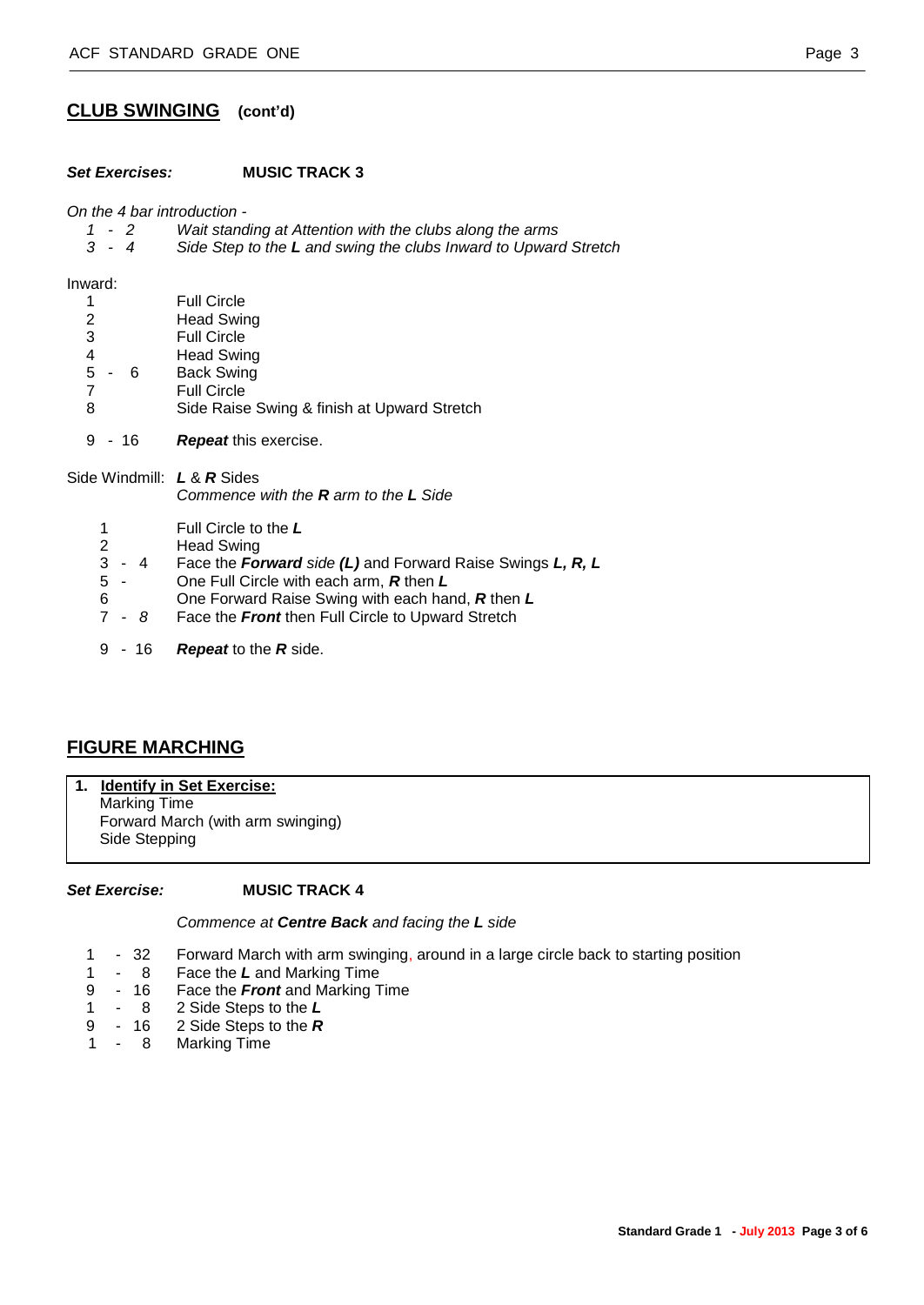# **AESTHETIC**

*Expression is required in set choreography*

| 1. Arm Positions:<br><b>Preparation Position</b><br>1 <sup>st</sup> Position<br>2 <sup>nd</sup> Position<br>3 <sup>rd</sup> Position<br>4 <sup>th</sup> Position |    | 2. Leg and Feet Positions:<br>1 <sup>st</sup> Position<br>2 <sup>nd</sup> Position<br>3 <sup>rd</sup> Position<br>5 <sup>th</sup> on Demi-pointe |
|------------------------------------------------------------------------------------------------------------------------------------------------------------------|----|--------------------------------------------------------------------------------------------------------------------------------------------------|
| 5 <sup>th</sup> Position<br>Low 2 <sup>nd</sup> Position                                                                                                         |    | <b>NOTE:</b>                                                                                                                                     |
|                                                                                                                                                                  |    | DEVANT - Term used to describe a position in<br>which the working leg is placed in front of the<br>other foot or in front of the body.           |
|                                                                                                                                                                  |    | DERRIÈRE - Term used to describe a position in<br>which the working leg is placed behind the other<br>foot or behind the body.                   |
| 3. Head Positions:<br>Quarter Turn (1/4 Turn)                                                                                                                    | 4. | <b>Identify in Set Choreography:</b><br>Chassé forward                                                                                           |
| Incline<br><b>Forward Tilt</b>                                                                                                                                   |    | Fondu<br>Low Développé<br>Dance Mime                                                                                                             |

#### *Set Choreography***: MUSIC TRACK 5**

*Commence with feet in 3rd Position, R foot in front, Arms in Preparation facing the downstage L corner*

- 1 2 Chassé forward (devant) with the **R** foot Arms 1<sup>st</sup>
- 3 4 *L* Toe Point (derrière) to the back Arms 2<sup>nd</sup> Arms 2<sup>nd</sup>
- 5 6 Fondu on the *R* leg and place the *L* foot (derrière) just behind Arms 1st (through Preparation) the ankle of the *R* leg Rise in 5th on Demi-pointe pivoting by the L to finish Arms 5<sup>th</sup>
- facing the downstage *R* corner, *L* foot in front (devant) in 5<sup>th</sup> on Demi-pointe
- 7 8 Lower to 3<sup>rd</sup> Position, with the L foot in front (devant) Arms through 2<sup>nd</sup>
- 9 16 Repeat to the other side and finish facing downstage *R* with feet in 5<sup>th</sup> on Demi-pointe **R** foot in front Arms 5<sup>th</sup>
- 1 6 Travelling downstage **R**, Fondu on the L leg, walk Arms 2<sup>nd</sup> (through Prep) to 1<sup>st</sup> to 2<sup>nd</sup> *R, L, R* through Low Développé
- 7 9 Step forward on the *L* foot and Fondu, placing the tip of the Listening Mime *L* arm to 2nd palm *R* foot behind (derrière) in the Curtsey position facing down and *R* hand by ear
- 10 12 Rise in 5th on Demi-pointe, with the *L* foot in front (devant) Dance Mime Rolling the hands
- 13 16 Face the *Front*, Side Step to the *L* and place the tip of the Arms to Low 2nd with the *R* foot behind (derrière) in the Curtsey position, palms facing down Curtsey and recover from Curtsey extending the supporting leg.

Finish arms in Preparation

 whilst carrying the arms through 1<sup>st</sup> to 5<sup>th.</sup>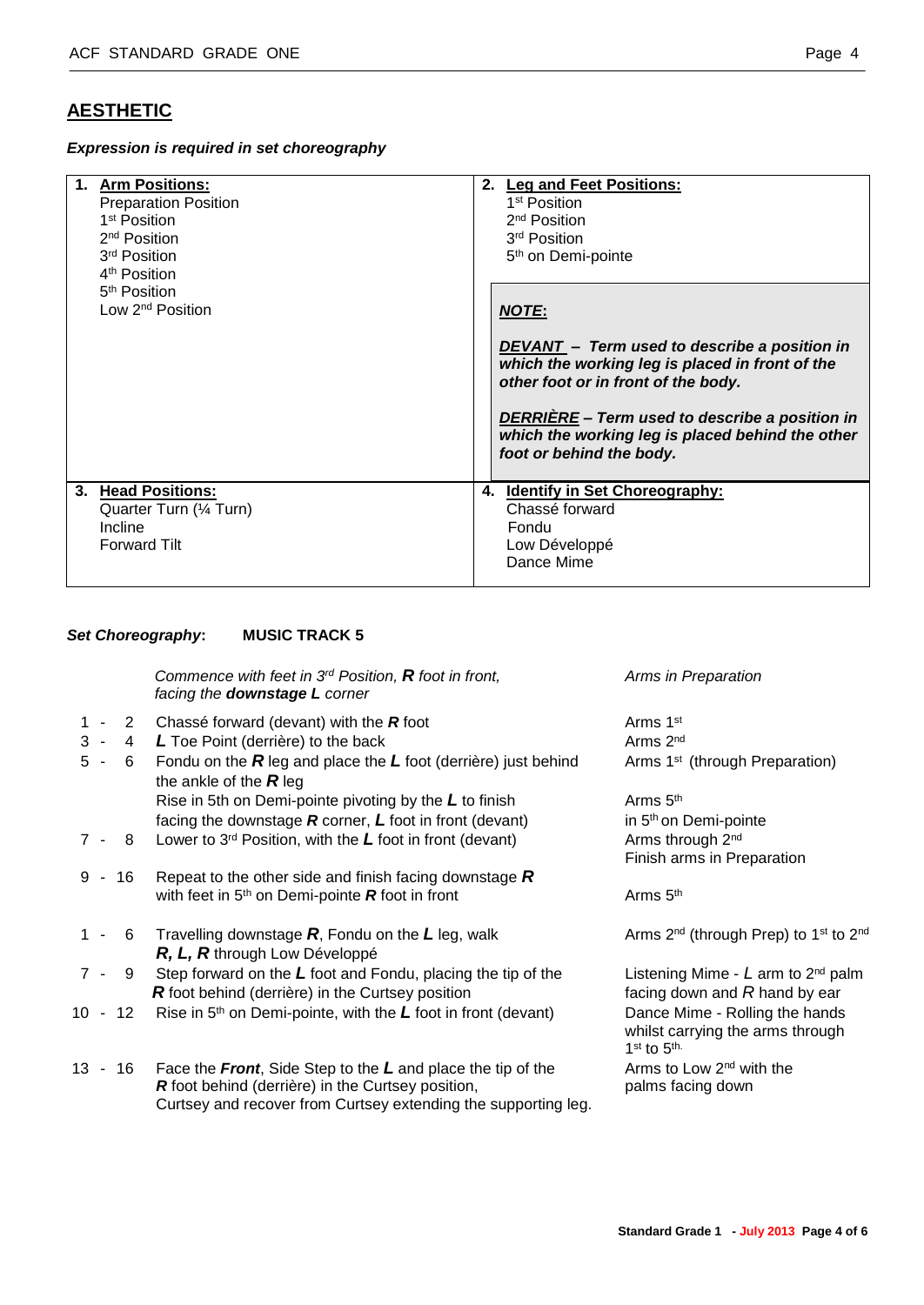### *TURNOUT EXERCISE:* **MUSIC TRACK 6**

*Commence with feet in 1st, arms in Preparation. Use all the music to execute to the L side only.*

| $1 - 2$<br>$3 - 4$   | Demi-plié<br>Recover                                              |                                                                             |
|----------------------|-------------------------------------------------------------------|-----------------------------------------------------------------------------|
| $5 - 6$              | Demi-plié                                                         |                                                                             |
| 7 - 8                | Recover                                                           |                                                                             |
| $9 - 10$             | Rise in 1 <sup>st</sup> Position (do not keep the heels together) |                                                                             |
| $11 - 12$            | Lower the heels                                                   |                                                                             |
| 13 - 14              | L Side Toe Point                                                  | Arms to 1 <sup>st</sup>                                                     |
| 15 - 16              | Lower heel in 2 <sup>nd</sup> Position                            | Arms to 2 <sup>nd,</sup> lower to Preparation                               |
|                      |                                                                   |                                                                             |
| $\mathbf{1}$<br>$-4$ | Grand (deep) plié in 2 <sup>nd</sup> Position                     | Open arms to Low $2^{nd}$ with a $\frac{1}{4}$<br>turn of the Head to the L |
| $5 - 8$              | Recover                                                           | Bring arms back to Preparation                                              |
| $9 - 10$             | Rise in 2 <sup>nd</sup> Position                                  |                                                                             |
|                      | 11 - 12 Lower the heels                                           |                                                                             |
|                      | 13 - 14 L Side Toe Point                                          | Open arms to Low $2^{nd}$ with a $\frac{1}{4}$                              |
|                      |                                                                   | turn of the Head to the L                                                   |
| $15 - 16$            | Close L foot to 1 <sup>st</sup> Position.                         | Arms to Preparation                                                         |

# **DANCE**

# *Expression is required in set choreography*

| <b>Identify in Set Choreography:</b>    | Polka – Forward                                                                                                                        |
|-----------------------------------------|----------------------------------------------------------------------------------------------------------------------------------------|
| Galop – Side                            | Sautés                                                                                                                                 |
| Toe Point - Forward (devant) with Fondu |                                                                                                                                        |
|                                         | <b>NOTE:</b>                                                                                                                           |
|                                         | DEVANT - Term used to describe a position in<br>which the working leg is placed in front of the<br>other foot or in front of the body. |
|                                         | DERRIÈRE - Term used to describe a position in<br>which the working leg is placed behind the other<br>foot or behind the body.         |

# *Set Choreography:* **MUSIC TRACK 7**

*Commence with a Side Step to the L and place the tip of the R Arms to low 2nd foot behind the supporting L leg in the Curtsey position (Classical pose)*

| $1 -$   | 4   | 1 Gallop to the $R$ side                                                                     | Arms 2 <sup>nd</sup>                            |
|---------|-----|----------------------------------------------------------------------------------------------|-------------------------------------------------|
|         |     | Side Step to the $R$ and $L$ Toe Point forward (devant) through<br>low développé, with Fondu | Arms 3rd                                        |
| $5 -$   | - 8 | 1 Gallop to the L side                                                                       | Arms $2nd$                                      |
|         |     | Side Step to the $L$ and $R$ Toe Point forward (devant) through                              | Arms 3rd                                        |
|         |     | low développé, with Fondu                                                                    |                                                 |
| 9 -     |     | Close into Demi-plié in 1 <sup>st</sup> Position                                             | Arms preparation                                |
| 10      |     | Straighten the legs                                                                          | Arms preparation                                |
| 11      |     | Rise in 1 <sup>st</sup> Position                                                             | Arms preparation                                |
| $12 \,$ |     | Lower the heels                                                                              | Arms preparation                                |
| 13      |     | Demi plié in 1 <sup>st</sup> Position                                                        | Arms preparation                                |
| 14      |     | Straighten the legs                                                                          | Arms preparation                                |
| 15      |     | Rise in 1 <sup>st</sup> Position                                                             | Arms preparation                                |
| 16      |     | Lower the heels                                                                              | Arms preparation                                |
|         |     | <b>R</b> Toe Point forward (devant)                                                          | Arms through 1 <sup>st</sup> to 2 <sup>nd</sup> |